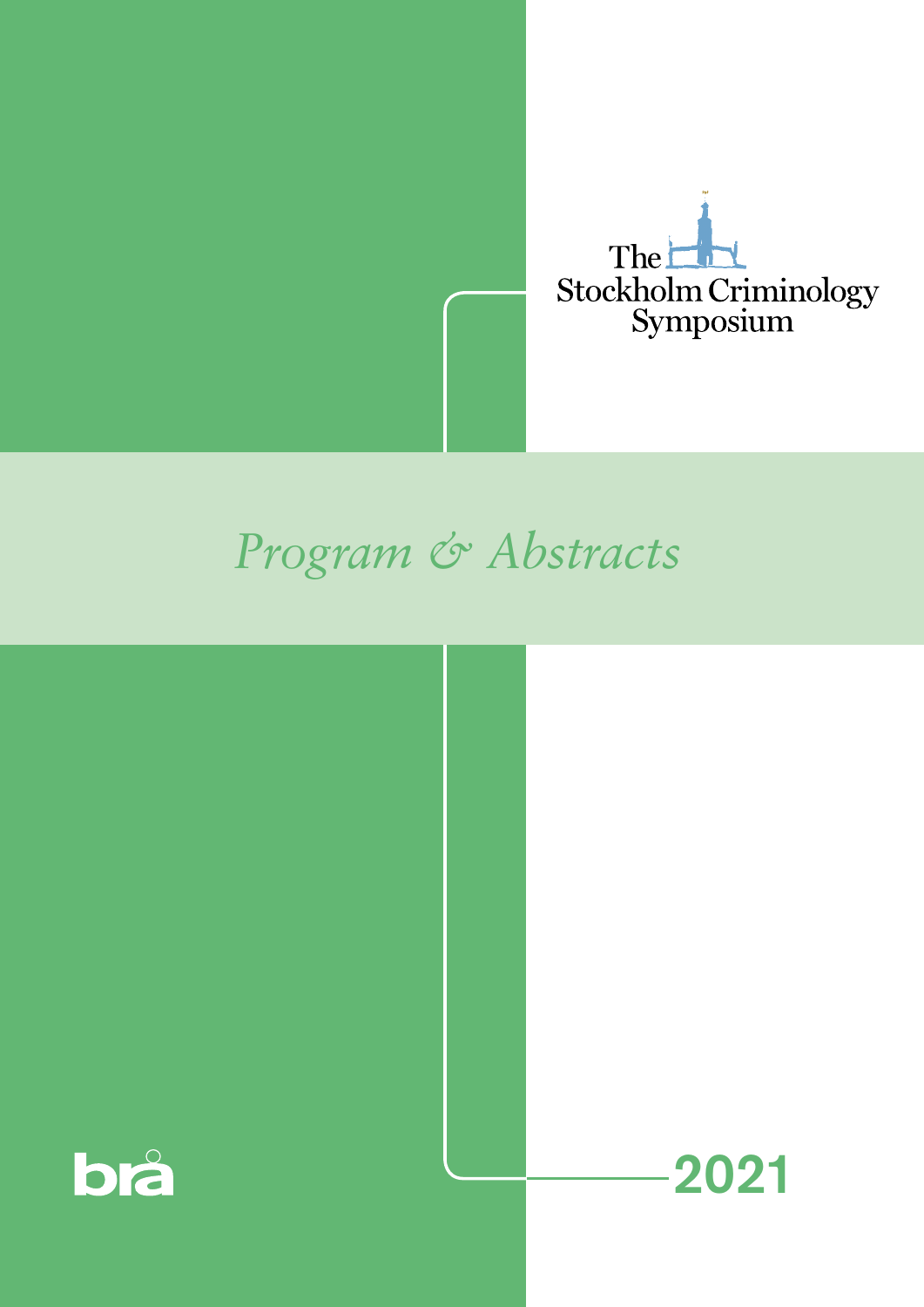The Swedish National Council for Crime Prevention (Brå) Tegnérgatan 23 Box 1386, SE-111 93 Stockholm Phone: +46 (0)8 527 58 400 E-mail: info@bra.se www.bra.se Production: Odelius & CO #21-6866 © 2021The Swedish National Council for Crime Prevention (Brå) URN:NBN:SE:BRA-976

# The Stockholm Criminology Symposium 2021